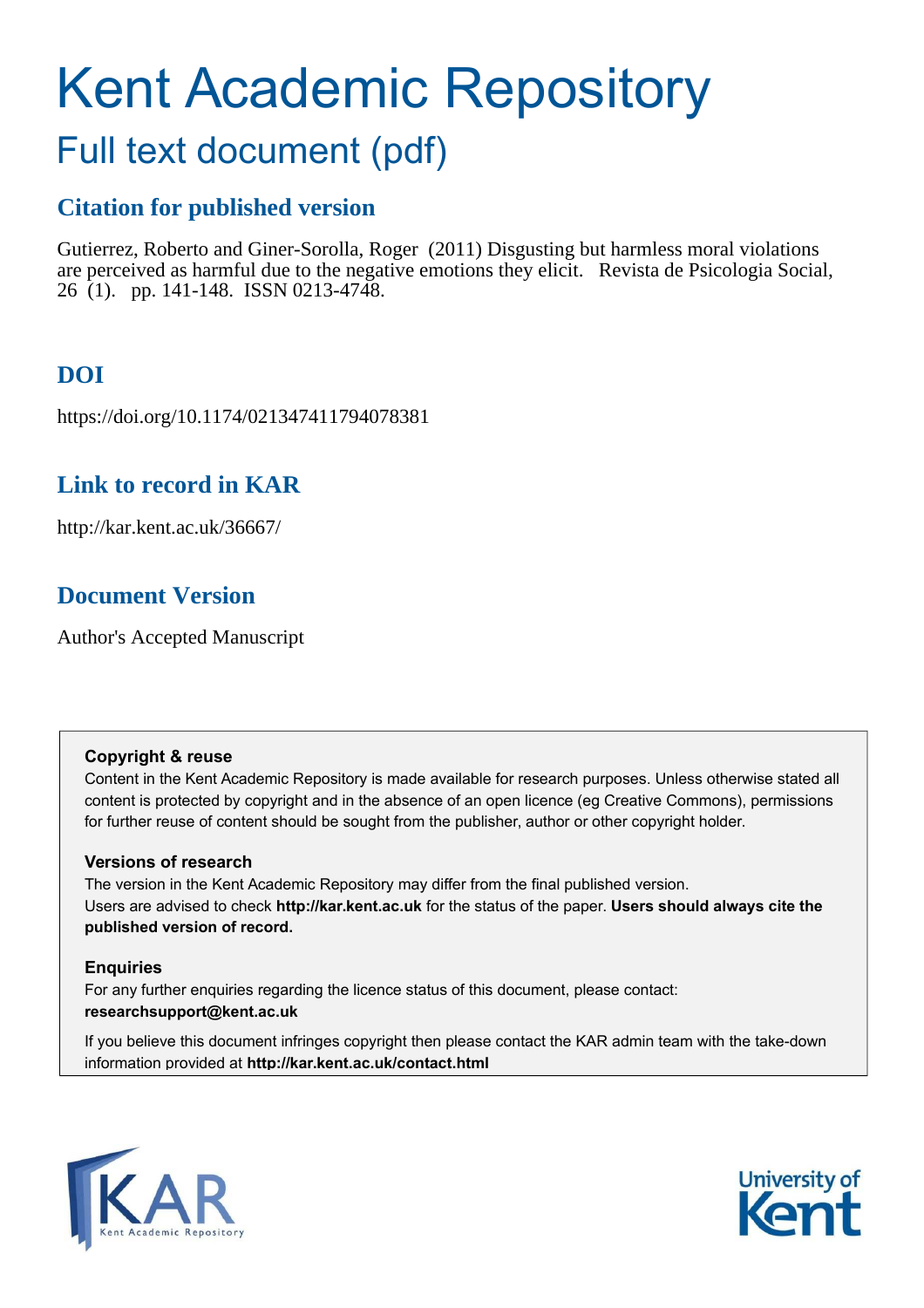Disgusting but harmless moral violations are perceived as harmful due to the negative emotions they elicit

Roberto Gutierrez

Anglia Ruskin University, United Kingdom

Roger Giner-Sorolla

University of Kent, United Kingdom

English translation (by the article's authors) of Spanish language article, published in Revista de Psicología Social (2011), 26, 141-148.

We thank Pablo Briñol and an anonymous reviewer for their comments on an early version of this manuscript.

Correspondence should be addressed to Roberto Gutierrez, Department of Psychology, Anglia Ruskin University, Cambridge, CB1 1PT. United Kingdom. E-mail: Roberto.Gutierrez@anglia.ac.uk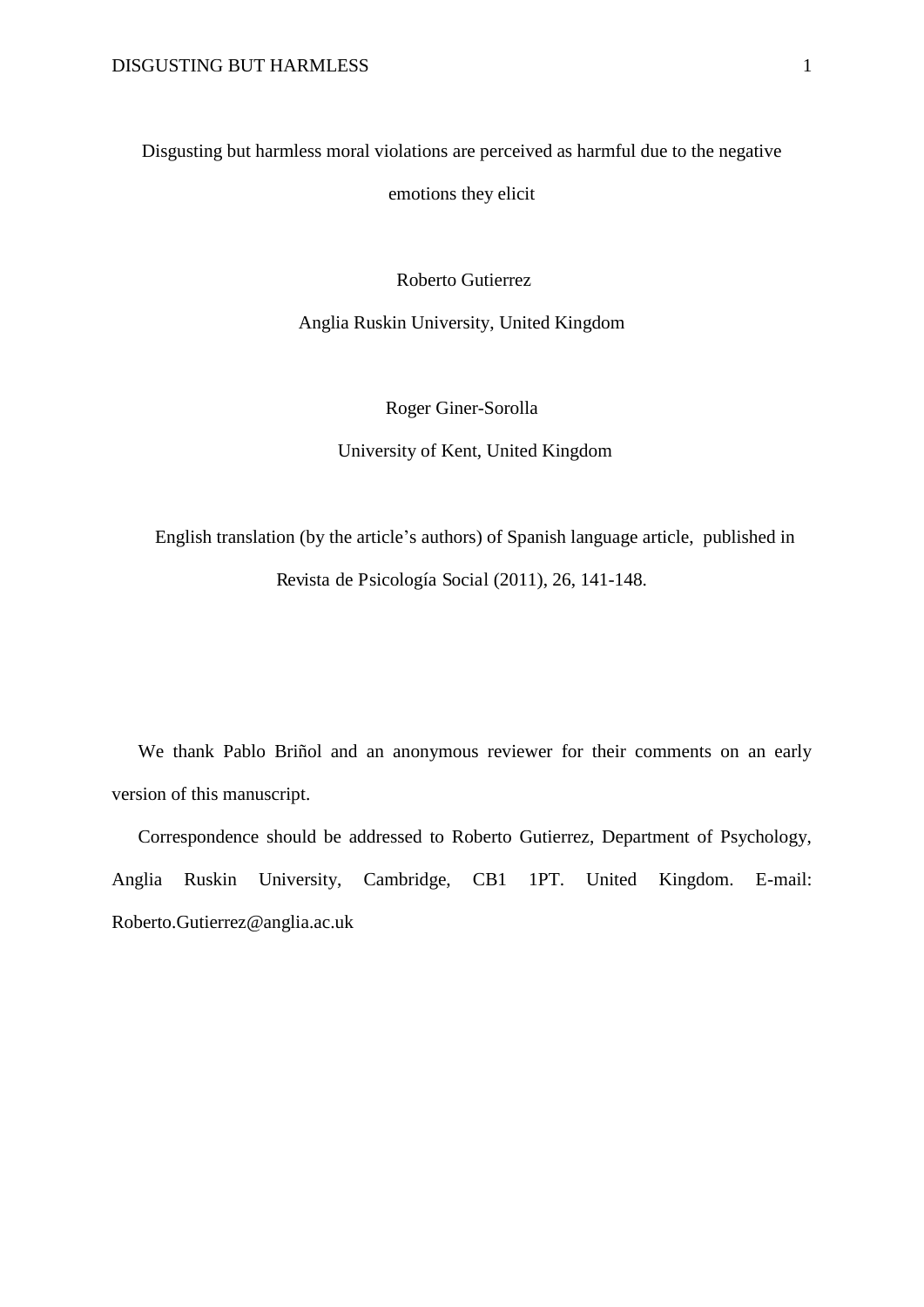#### **Abstract**

Harmless but disgusting moral violations can be justified as harmful to others due to the negative emotions they elicit. The relationship between the emotions of anger and disgust and the harm associated to these emotions as a result of a moral violation was investigated. Results showed that a disgusting moral violation (taboo violation) described as harmless to others is more related to disgust that to anger. Such violation created a presumption of harm of three different types: to the community, nature, and the individual. Disgust was a mediator between the taboo violation and the presumption of harm to nature, whereas anger was a mediator between the taboo violation and the presumption of harm to the individual. In general, results also showed that in moral violations that are harmless to others, the emotions of anger and disgust allow people to presume harm to symbolic entities such as nature and the community as a result of such violations.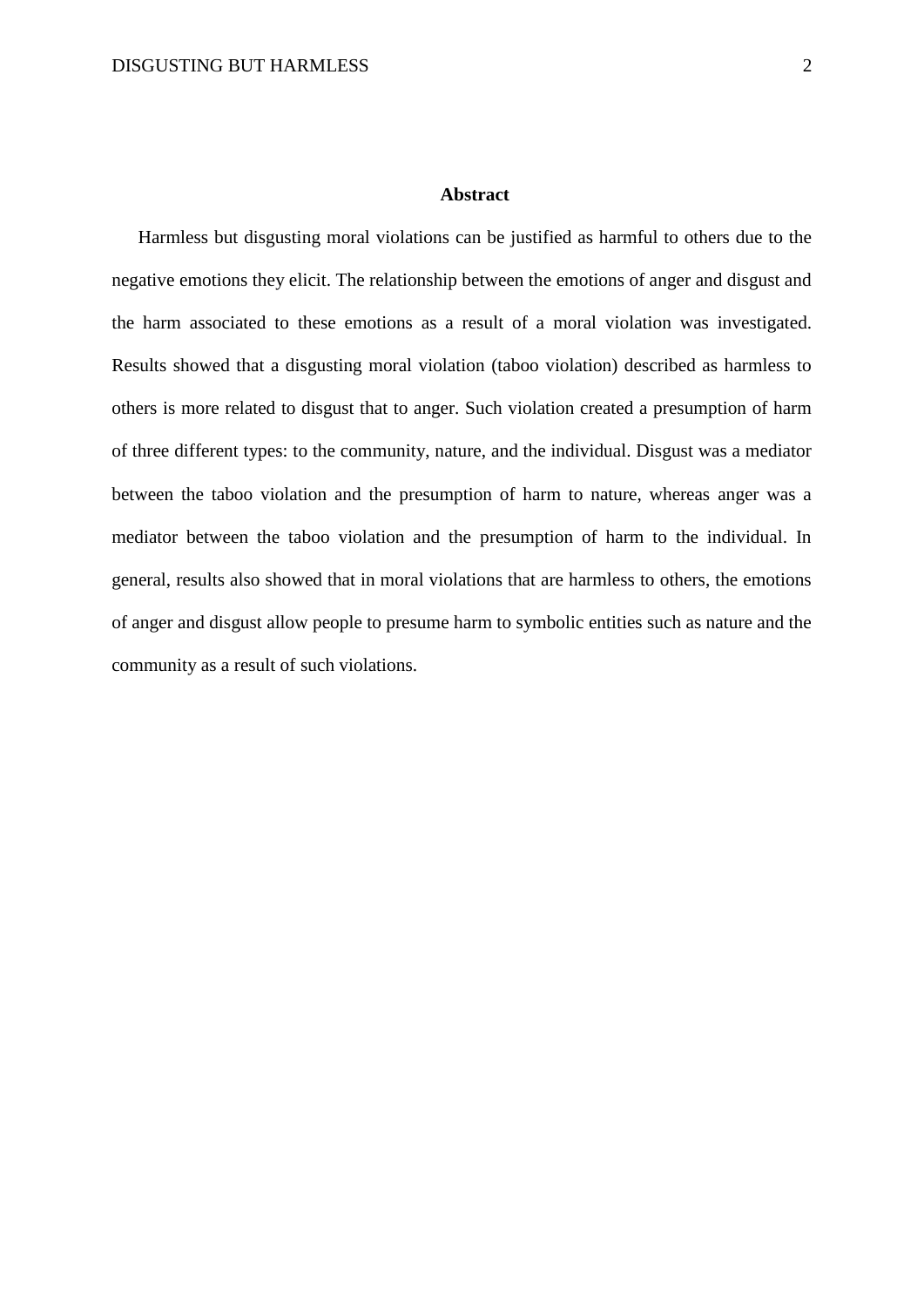The relationship between emotional reactions, moral violations and the evaluation of such action has experienced an important change in recent years. Until recently, most research focused on morality gave its attention on the rational processes that were presumed to be controlled and conscious (e.g., Kohlberg, 1971), leaving emotions and intuitions to play a secondary role at best (Haidt, 2001). More contemporary research investigating morality and moral judgement generally endorse that emotions and intuitions are a crucial component in the process of moral judgement and in the research of morality as a whole (Haidt, 2003). Some theoretical models now propose close relationships between the nature of the moral violations and specific emotions. For example, the CAD hypothesis (Rozin, Lowery, Imada, & Haidt, 1999) suggests a correspondence between a triad of moral violation domains (Community, Autonomy and Divinity) and three specific emotions (Contempt, Anger and Disgust). This model proposes that an action that violates a moral norm of the code of divinity—related to food, purity and the sanctity of the body—should elicit mostly, if not uniquely, disgust.

Although it is now accepted that emotions play a role in our evaluations and judgements (Damasio, 1994; Keltner & Gross, 1999), it is not clear how different emotions have different effects on the way we judge moral violations. For example, anger and disgust are two emotions that are frequently mentioned as responses towards moral violations. Disgust has been portrayed in several different forms, from core disgust to sociomoral disgust (Simpson, Carter, Anthony, & Overton, 2006). These wide range of 'functions' of disgust means that it can be implicated in a large number of phenomena, from the protection against contaminated food (Rozin, Haidt, & McCauley, 1999), to a justification for murder (Kahan, 1998). Anger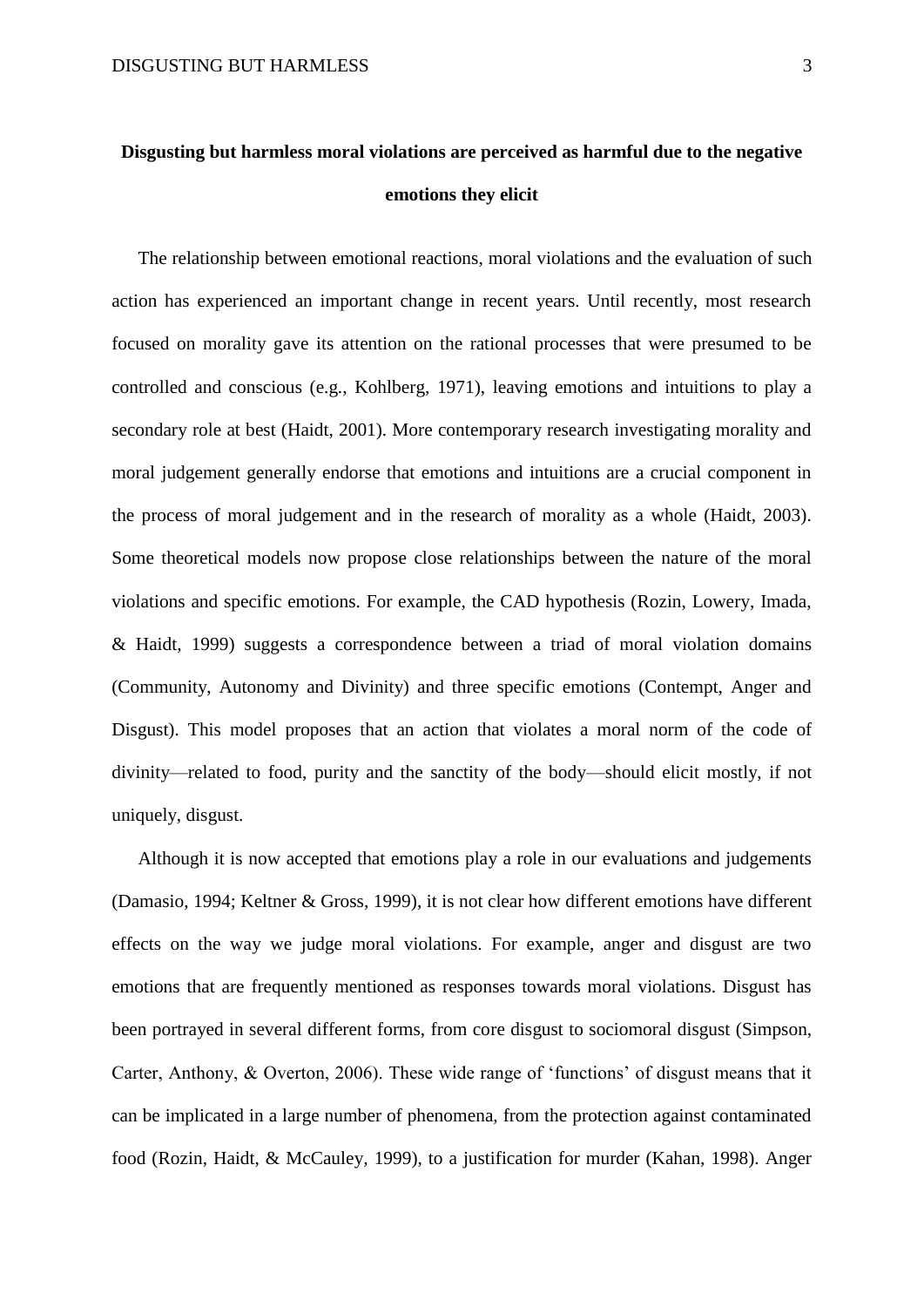has been mostly referred in moral psychology as a response to an unjustified insult to one or on behalf of someone else and a common response to unfairness (Haidt, 2003).

#### Anger, Disgust and Presumption of Harm

The close relationship between the two 'other-condemning' emotions (Haidt, 2003), anger and disgust, as well as the wide range of elicitors associated to them present an important challenge in moral judgement, particularly when these moral violations do not have negative consequences to others such as in the case of consensual homosexual relationships. One of the consequences associated to harmless moral violations is the so called 'moral dumbfounding effect'. This effect refers to the condemnation of moral violations even when the person is unable to provide reasons to evaluate the action in a negative manner. Generally people condemn violations to moral norms without negative consequences to others, even when they can provide reasons to condemn such actions (Haidt, Bjorklund, & Murphy, 2004). It has been reported that this effect may be an intuition, allowing people to quickly and effortlessly reach a moral judgement without he need or reasons. According to the social intuitionist model (Haidt, 2001). People reach a moral judgement based on fast intuitions, and then use reasons to justify the negative evaluation. More specifically on emotions, the presumption of harm model (Gutierrez & Giner-Sorolla, 2007) suggests that people ascribe harm to moral violations that elicit negative emotions—anger in particular—even when these actions have no negative consequences on other people. In such investigation it was revealed that anger was associated to the belief that a moral transgression harmed the rights of other people, although the action was described as private and secret.

In this investigation we proposed that such presumed harm can be extended to symbolic entities such as nature and the community in cases in which no one has been actually harmed,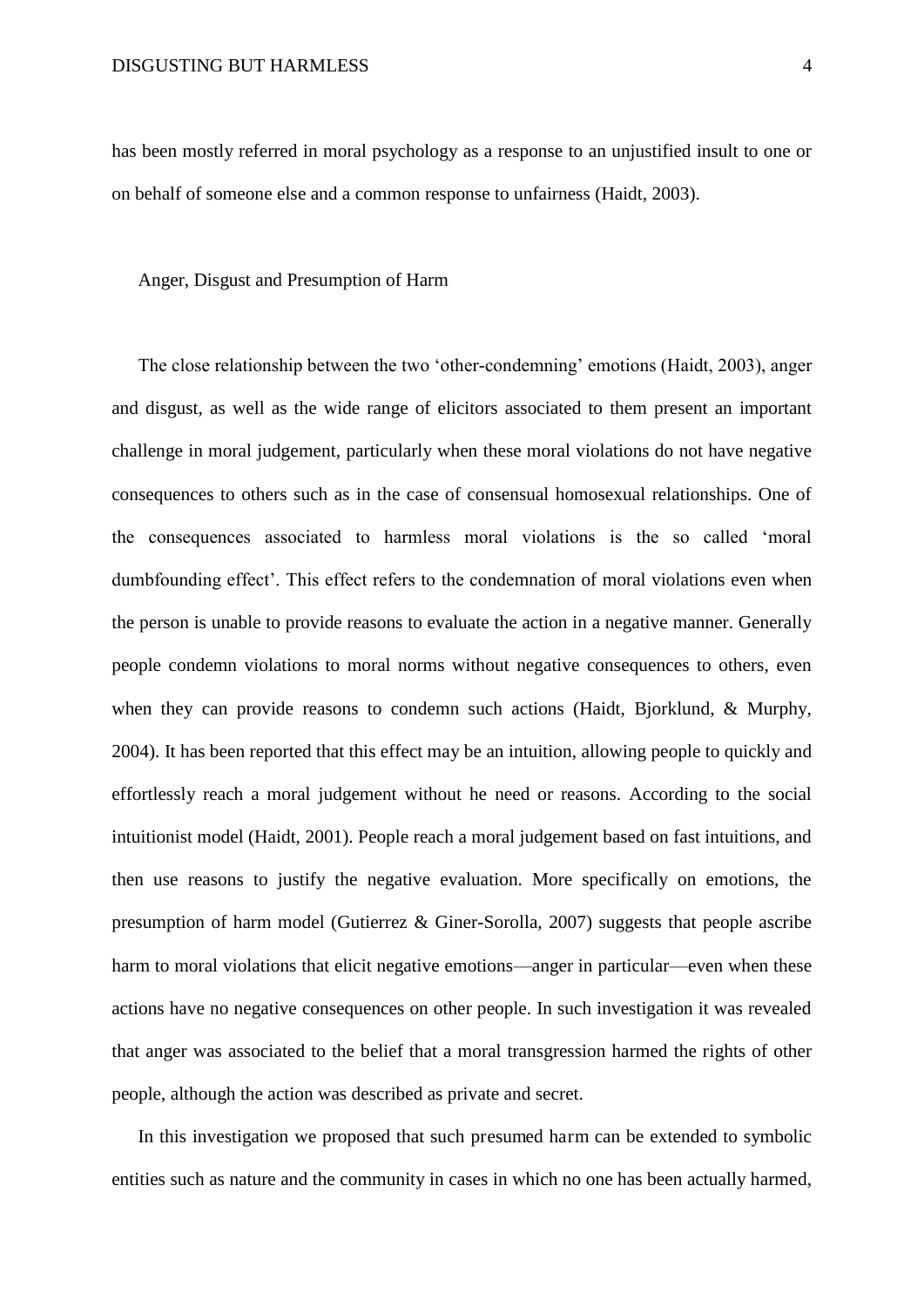making it compatible with the moral dumbfounding effect and the social intuitionist model. This extension allows investigating whether other emotions apart from anger are implicated in the presumption of harm to symbolic entities such as the rights of other people, or the traditions of the community. In addition, another theoretical account suggests that disgust 'moralises' evaluations associated to violations of the domain of divinity, so that the presence of disgust makes evaluations about divinity violations more severe (Horberg, Keltner, Oveis, & Cohen, 2009).

Most research (e.g. The CAD hypothesis) relates the emotion of anger to violations of the domain of autonomy, which is usually associated to harm to the individual. However, in cases in which there is no real harm to an individual the emotion of disgust seems to provide an avenue to ascribe harm to a harmless moral violation in the form of presumed harm. This situation brings an interesting question: What emotion, anger or disgust, is associated to harm in harmless taboo violations? On one hand, the large majority of theoretical accounts have proposed that anger is the result of harm. On the other hand results have shown that in moral violations, disgust is closely related to harm in the form of a 'moralising' agent (Horberg et al., 2009), a presumption of harm to symbolic entities such as other's rights (Gutierrez & Giner-Sorolla, 2007), or as an intuitive response (Haidt, 2001).

We propose that in the case of harmless taboo violations, specific emotions will be associated to different types of harm. As in, we refer here to taboo violation as norms whose violation can be expected to provoke inflexible, disgust-related responses and, in particular, norms related to the body, food, and sexuality. The different types of harm are related to the 'big three' moral codes proposal (Shweder, Munch, Mahaptra, & Park, 1997), so that the moralisation of moral violations due to disgust (Horberg et al., 2009), can be explained based on presumption of harm to nature; whereas the relationship autonomy violations and anger can be explained as presumption of harm to an individual.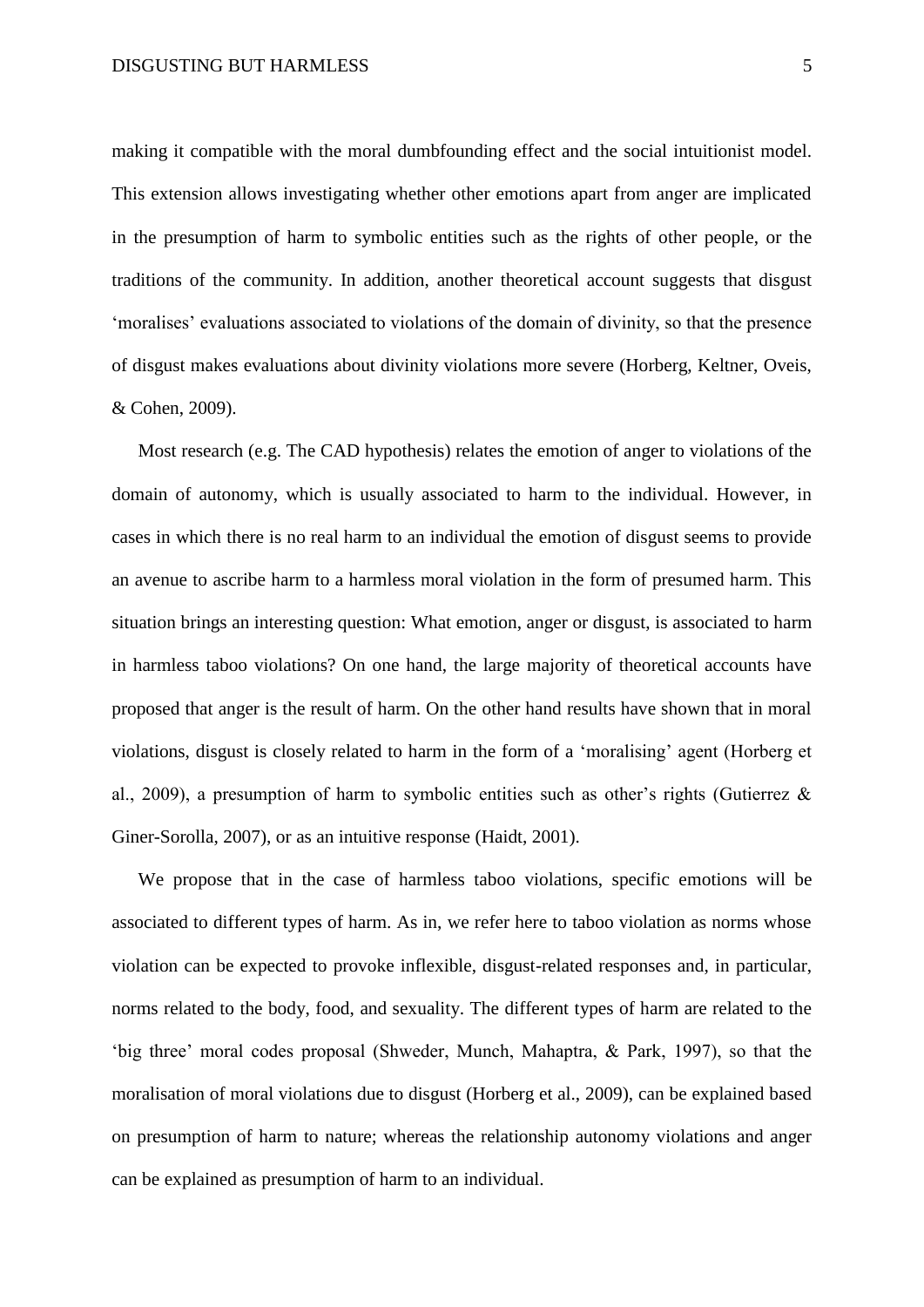It is expected that when participants are presented with a harmless moral violation, their evaluation will be negative based on a presumption of harm to a symbolic entity such as rights and the community. Also, it is expected that the reported harm can be separated in different types such as individual harm (violation of the autonomy code), community harm (violation of the community code), and harm to nature (violation of the divinity code). Finally, it is expected that the emotion of anger, but not disgust, will be most associated to individual harm; and that disgust, but not anger, will be associated to harm to nature.

#### **Method**

#### Participants

Seventy-nine participants of the Norwich Arts Centre and the Norwich Environmental Centre responded individually to a questionnaire on a voluntary basis. Of these, 43 were males and 36 were females.

Design

This experiment had a single factor with 2 levels between participants design (Condition: Taboo vs. Control).

#### Materials

The questionnaire consisted in a booklet that contained one fictitious story that was modified to create two different conditions, whether the main character of the story performed either a taboo action (a scientist eating a portion of meat cloned from her own arm) or a non-taboo action (a scientist drinking drug that alters memory). These stories were taken from Gutierrez and Giner-Sorolla (2007, Experiment 2). In both cases, no explicit actual harm to others was described as a result of the action of the main character of the story.

Harm to nature: All responses were given in bipolar scales from 1 (Not at all) to 9 (extremely.) Two items measured the perceived harm to nature as a result of the scientist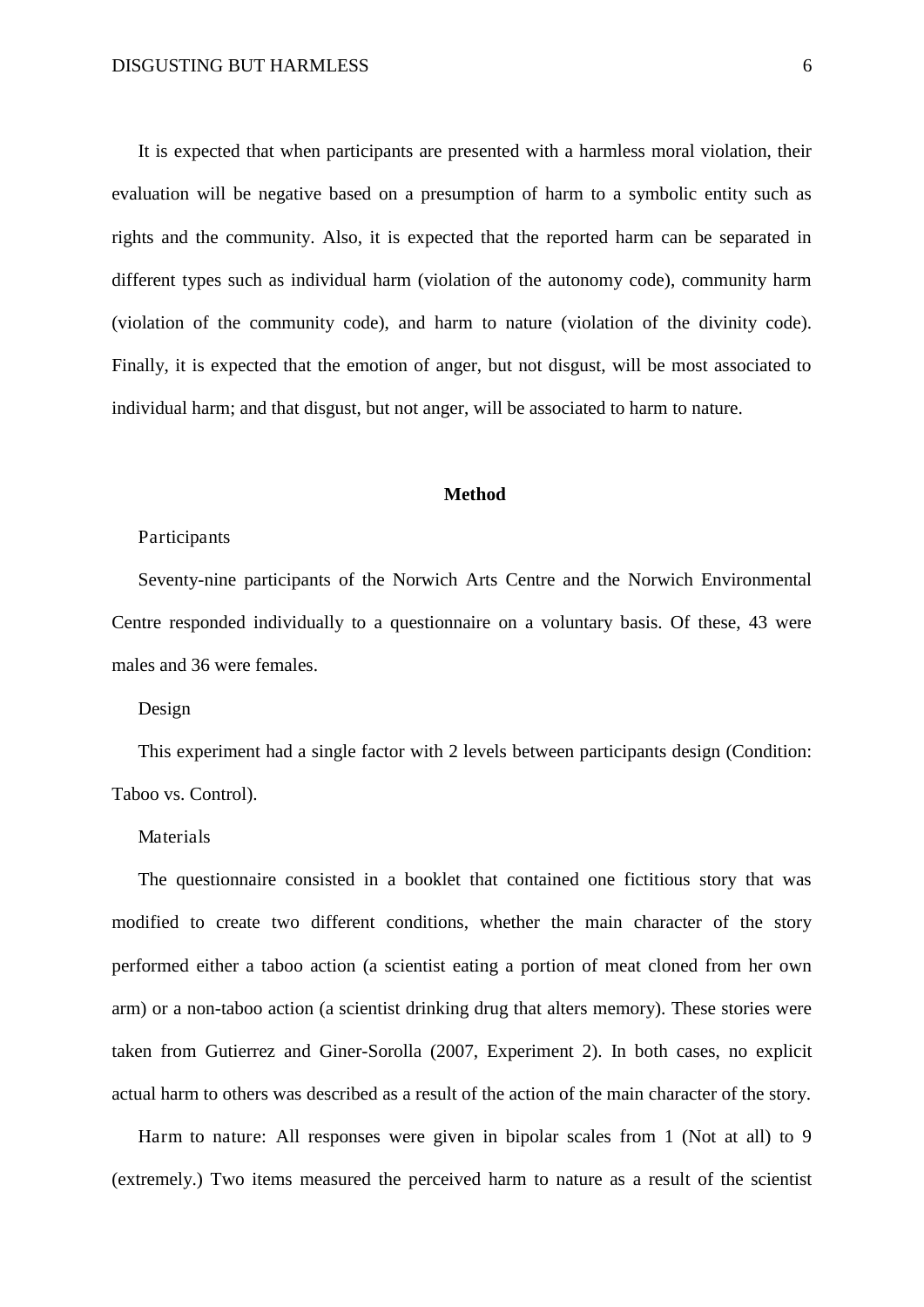action. "Do you think the action of the scientist caused any damage to the natural order of things?" and "Do you think the action of the scientist violated the laws of nature?

Community harm: Two items measured the perceived harm to the community as a result of the scientist action. "Do you think the action of the scientist caused any damage to the community?" and "Do you think the action of the scientist violated the rights of anyone apart from her?"

Individual harm: Three items measured the perceived harm to other people. "Do you think the action of the scientist caused any physical harm to anyone?", "Do you think the action of the scientist caused any psychological harm to anyone?" and "Do you think the action of the scientist caused any emotional harm to anyone?"

Evaluation of the action: The evaluation of the action of the main character of the story was measured with four items in the form of bipolar scales from 1 (completely right / good / correct / positive) to 9 (Completely wrong / bad / incorrect / negative).

Emotion items. In the verbal emotion items, participants were asked to indicated to what extent each story made them feel anger, compassion, depression, disgust, happiness, infuriation, outraged, pity, pleasure, repulsion, sadness, satisfaction, sickness, sorrow, sympathy, grossed-out and contempt. These measures were answered in scales from 1 (not at all) to 8 (very). In the facial emotion items, two photographs of female faces were shown, one showing disgust in the full form and the other showing anger in the open mouth form. Both expressions fulfil the requirements to be considered prototypical emotions based on the Facial Action Coding System (FACS, Ekman & Friesen, 1978). Participants were instructed to "select the face that best describes your feelings towards the scientist now". Immediately after selecting a facial expression, participants were asked to indicate separately how much of each of the feelings represented by each face they had towards the scientist in scales from 1 (not at all) to 9 (extremely).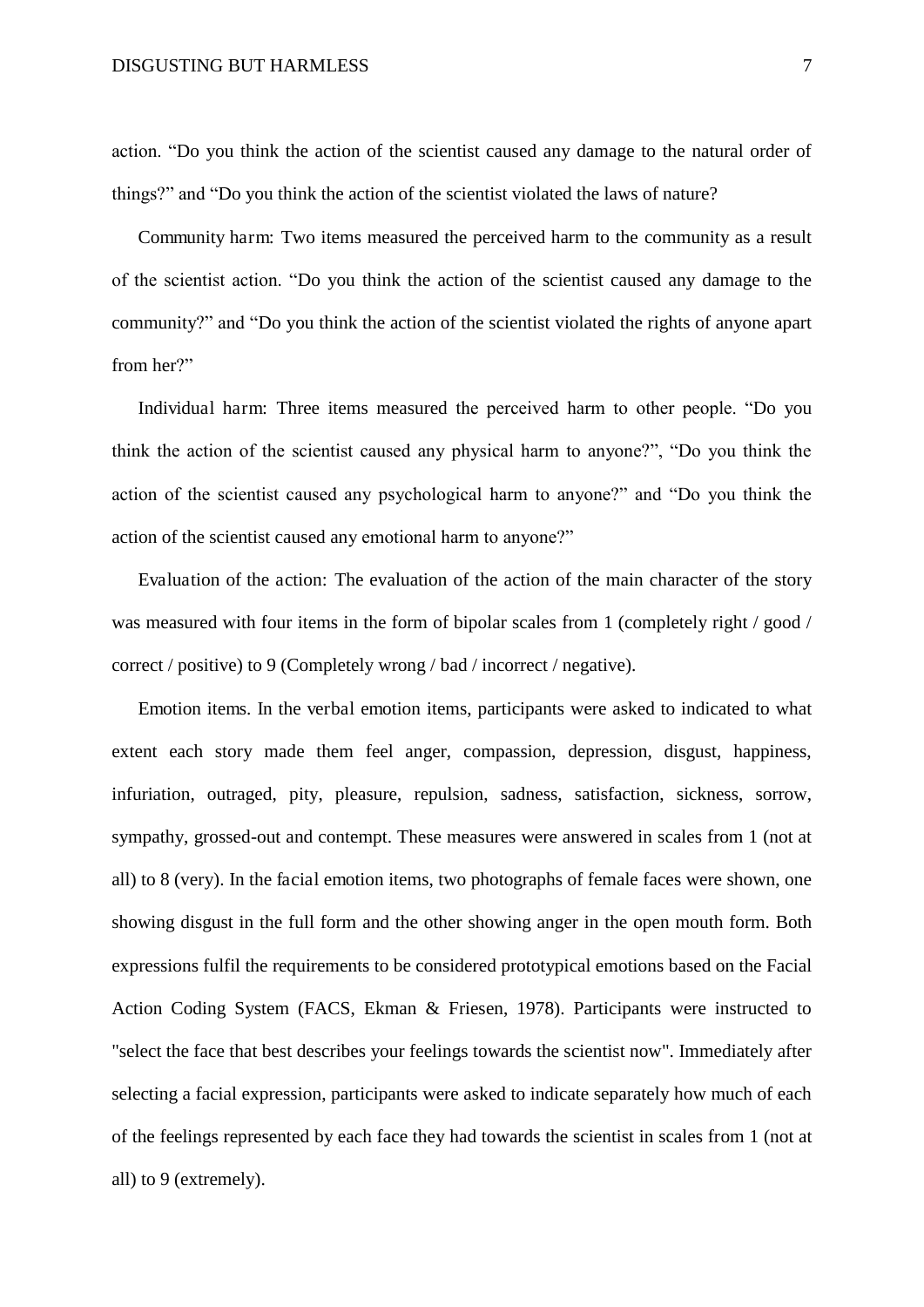#### Procedure

<span id="page-8-0"></span>After the presentation of the story the participants were requested to answer the items regarding the harm to nature, the community and the individual. The order of the questions was changed in a cyclical way, so that some participants read the questions related to harm to nature first, other participants read the questions associated to the community harm first, and other participants read the harm to nature questions first. After that, all participants answered the items regarding the evaluation of the action, followed by the verbal and facial measures of emotions. Finally, all participants were thanked and debriefed.

#### **Results**

#### Evaluation of the action

The four evaluation items (Cronbach's alpha  $= .88$ ) were averaged to create one single score. Analysis of variance on the evaluation score showed a significant main effect of Condition F (1, 79) = 8.71, MSE = 2.60,  $p < .01$ , indicating that the taboo action was evaluated more negatively than the non-taboo action. Means and standard deviations are shown in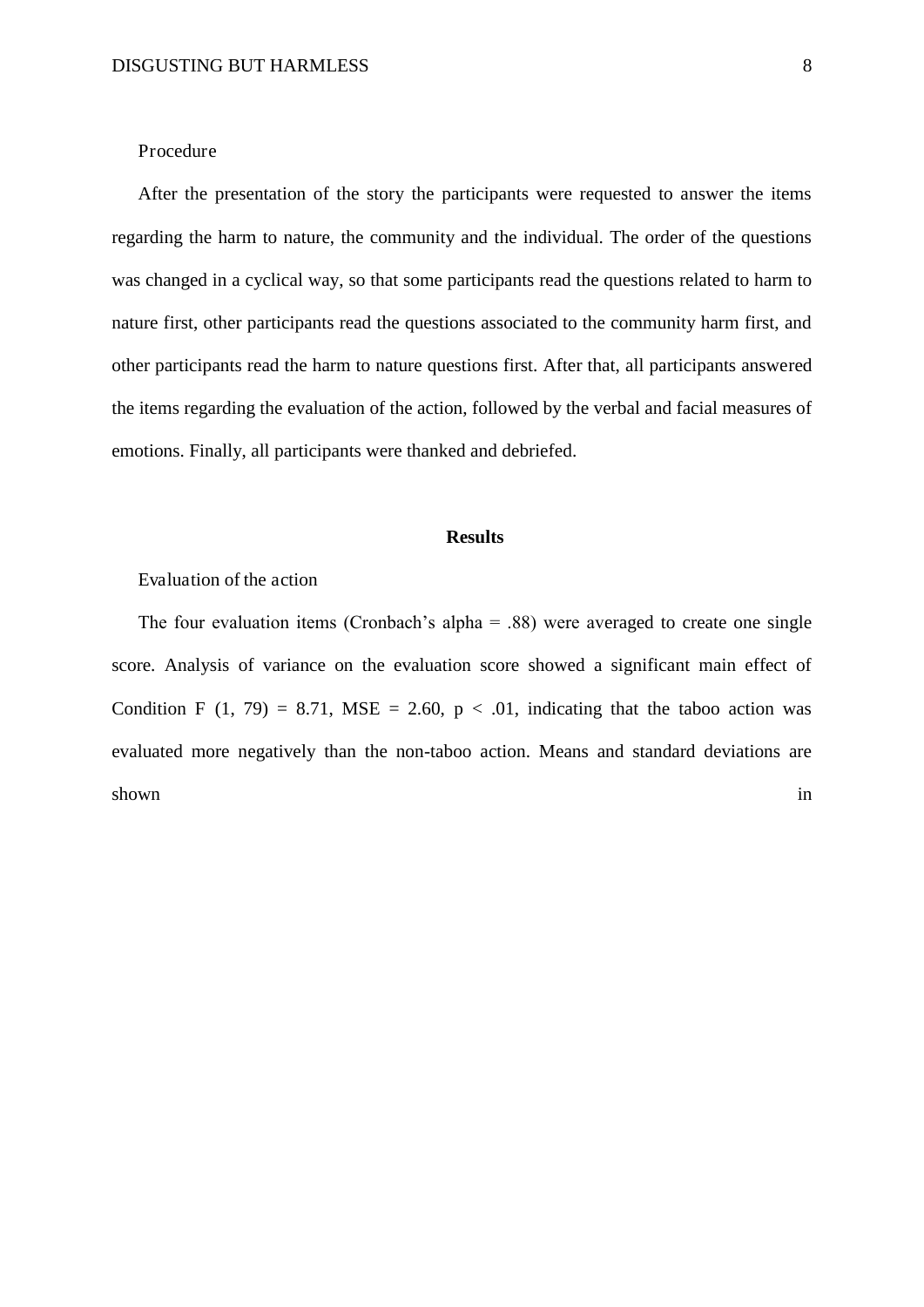[Table 1.](#page-8-0)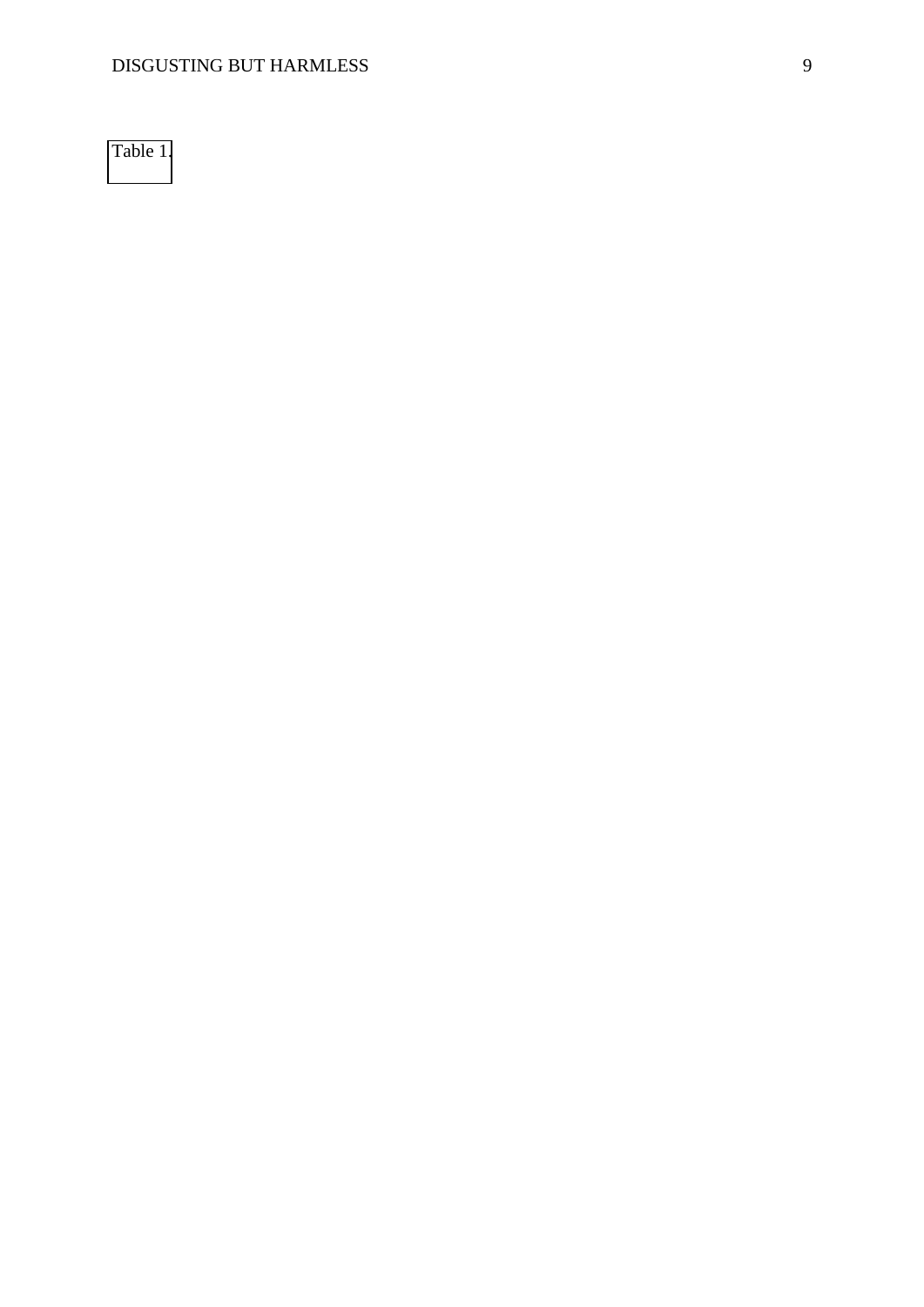|                        | Condition   |             |  |  |
|------------------------|-------------|-------------|--|--|
|                        | No Taboo    | Taboo       |  |  |
| Evaluation             | 4.56(1.24)  | 5.63(1.94)  |  |  |
| Individual harm        | 2.56(1.58)  | 3.53(2.03)  |  |  |
| Harm to nature         | 3.01(2.18)  | 5.38 (2.89) |  |  |
| Harm to community      | 2.46(2.03)  | 3.13(2.16)  |  |  |
| Verbal anger           | 1.70(1.69)  | 2.18(1.28)  |  |  |
| Verbal disgust         | 1.51(.82)   | 3.39(2.19)  |  |  |
| Facial anger           | 1.68(1.21)  | 2.29(2.04)  |  |  |
| Facial disgust         | 1.95(1.76)  | 3.61(2.65)  |  |  |
| Combined score Anger   | $-.18(.74)$ | .19(.90)    |  |  |
| Combined score Disgust | $-.41(.45)$ | .44(1.05)   |  |  |
|                        |             |             |  |  |

Table 1. Mean and standard deviation of evaluations, harm and emotions by condition

<span id="page-10-0"></span>Note: Standard deviations are in parenthesis.

#### Individual, Nature and Community Harm

Principal components analysis with varimax rotation was used to explore the existence of the proposed 3 types of harm. A factor analysis requesting 3 factors explained 83.42 % of the variance and showed three distinctive factors, one related to harm to the individual, one related to harm to nature and one related to harm to the community. Confirmatory factor analysis was used to compare the fitness of the data with three different models. A two-factor model (Individual harm vs. nature-community harm), a three-factor model (individual vs. nature vs. community) in which the factors were not correlated, and a three-factor model (individual vs. nature vs. community) in which the factors were correlated. Results revealed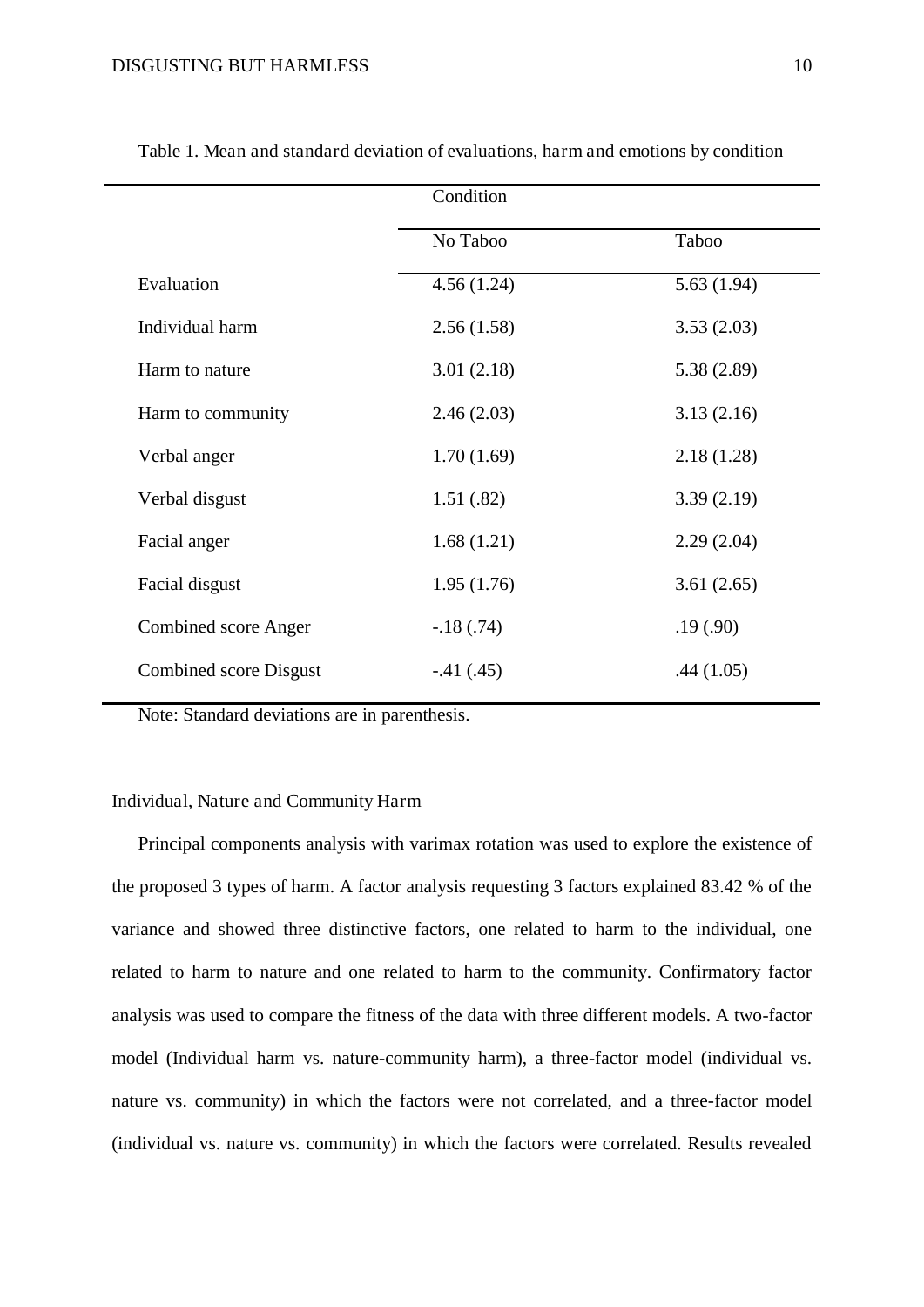that the third model was better than the other two, being the one showing the best fit [\(Table](#page-10-0)  [2\)](#page-10-0).

A mixed model analysis of variance with a 3 (Harm: Natural vs. Community vs. Individual, within participants factor) x 2 (Condition: Taboo vs. No Taboo, between participants factor) revealed significant main effects of Harm, F  $(2, 154) = 16.77$ , MSE = 2.62, p

 $< .001$ , and Condition F (1, 77) = 11.85, MSE = 8.92, p  $< .001$ . Importantly, these main effects were qualified by a significant Harm x Condition interaction F  $(2, 154) = 6.20$ , MSE = 2.62,  $p < 0.01$ . Simple effect analysis revealed that the taboo manipulation had no significant effect on harm to the community F  $(1, 77) = 2.00$ , MSE = 4.40, p = .16, whereas there was a significant effect on individual harm, F  $(1, 77) = 5.67$ , MSE = 3.28, p < .05, increasing the perception of harm in the Taboo condition compared to the No Taboo condition; and an even larger effect of harm to nature F  $(1, 77) = 17.09$ , MSE = 6.48, p < .001.

|                                  | χ     | df | p       | <b>RMSEA</b> | <b>CFI</b> | <b>NFI</b> |
|----------------------------------|-------|----|---------|--------------|------------|------------|
| Two factors                      | 44.74 | 13 | < .001  | .19          | .89        | .86        |
| Three<br>uncorrelated<br>factors | 64.80 | 16 | < 0.001 | .20          | .83        | .79        |
| Three correlated factors         | 6.74  | 11 | .82     | $\theta$     | 1.00       | .98        |

Table 2. Confirmatory factor analysis results and goodness of fit indicators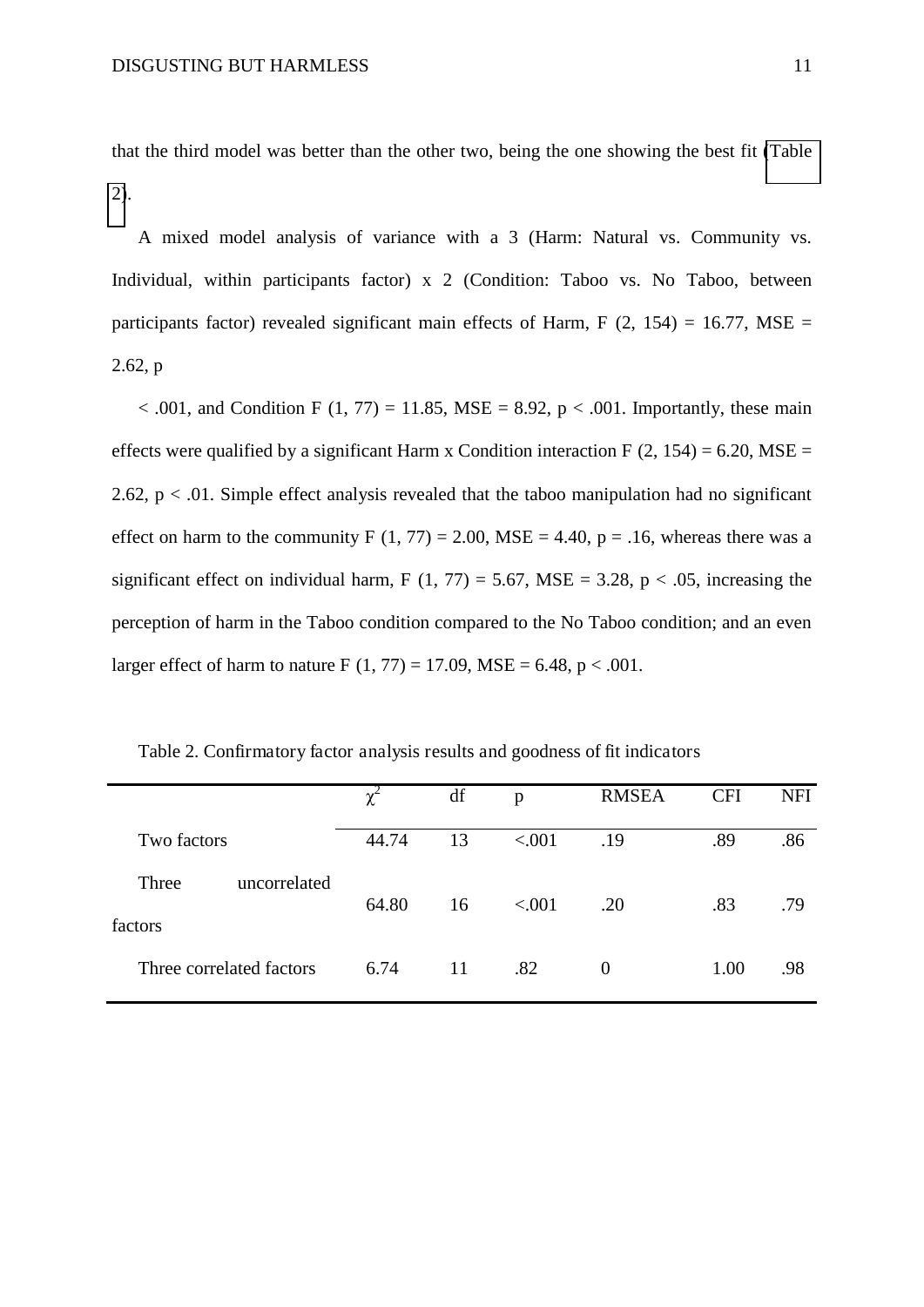#### Emotions

Verbal measures. The 3 items related to anger (anger, infuriation and outraged; Cronbach's alpha = .78), and the 4 items regarding disgust (disgust, sick, repulsed and grossed-out; Cronbach's alpha = .93) were averaged to create one index for each emotion. These indexes were correlated at  $r(77) = .61$ ,  $p < .001$ . A mixed model analysis of variance adding a 2 (Emotion: Anger vs. Disgust, within participants) factor to the basic design revealed significant main effects of Emotion F  $(1, 77) = 12.02$ , MSE = 0.87, p < .001, and Condition F (1, 77) = 16.73, MSE = 3.29,  $p < .001$ . A significant interaction between these factors was also present F (1, 77) = 23.35, MSE = 0.87, p < .001. Simple effect analysis revealed that the manipulation had a stronger effect on the index of disgust,  $F(1, 77) = 26.29$ , MSE = 2.66,  $p < .001$ , than on the index of anger, F (1, 77) = 3.04, MSE = 1.50,  $p = .09$ . Means and standard deviations are in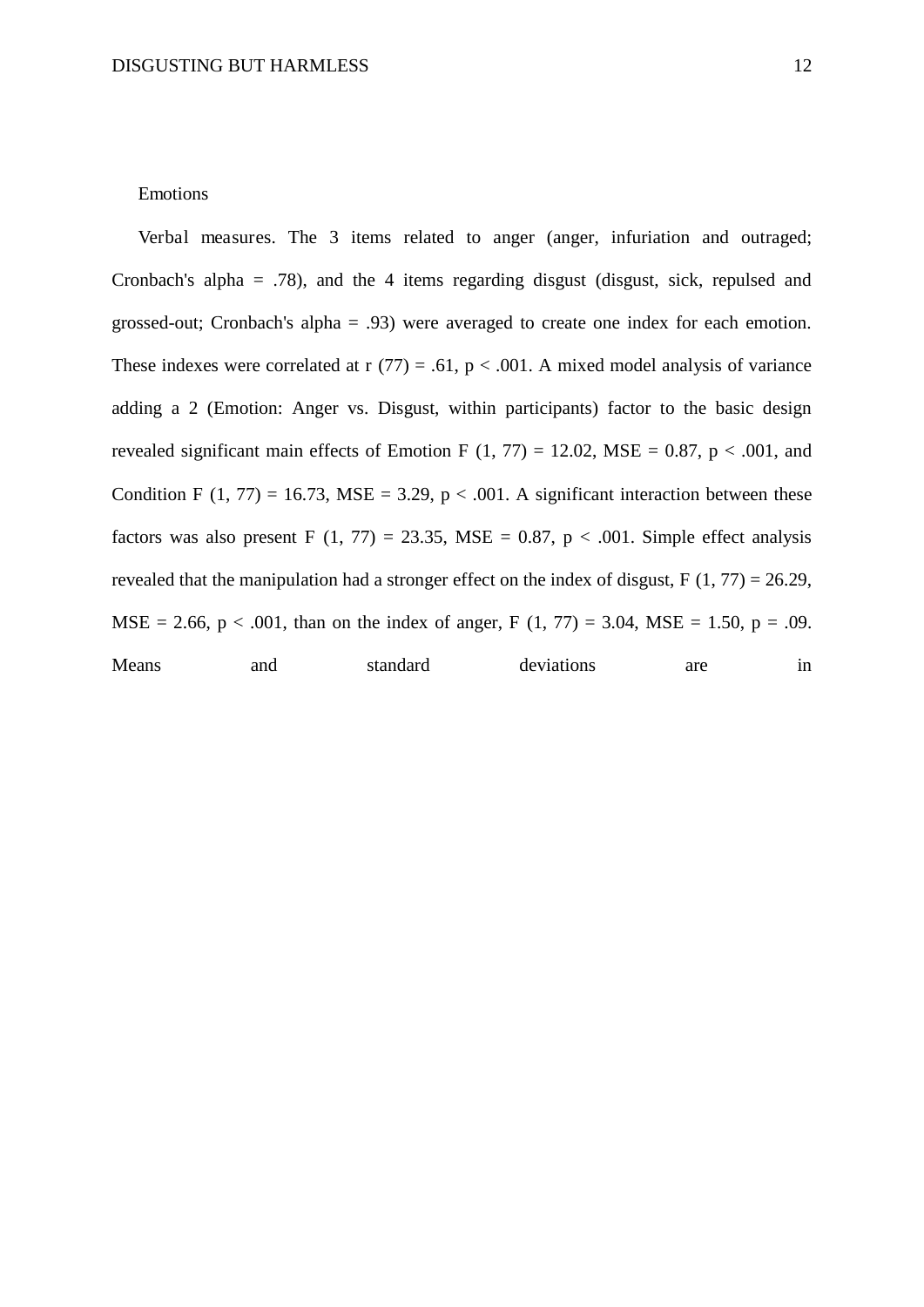[Table 1.](#page-8-0)

Facial measures. Nine participants did not select any of the faces, all of them in the control condition. Analysis of the remaining responses revealed that the correlation between the faces selected was r  $(77) = .41$ ,  $p < .001$ . The face representing disgust was selected more overall (53 times, 75.7 %), than the face representing anger (17 times, 24.3 %). Further analysis revealed that this pattern was repeated for both conditions, but the effect was stronger in the Taboo condition.

The face representing anger was more correlated with the index related to anger words r  $(77) = .41$ ,  $p < .001$ , than with the index representing disgust words, r  $(77) = .23$ ,  $p < .05$ , this differences was marginally significant t (76) = 1.94, p = .06. Likewise, the face representing disgust was more correlated with the disgust index r  $(77) = .63$ , p < .001, than with the anger index r (77) = .39, p < .001, this difference was significant t (76) = 2.97, p < .01. A mixed model analysis of variance with a 2 (Face: anger vs. disgust within participants) factor, replacing the words measures with the facial measures revealed significant main effects of Face F (1, 77) = 9.97, MSE = 2.48, p < .01, and Condition F (1, 77) = 9.59, MSE = 5.26, p < .01, as well as a significant interaction between these factors F  $(1, 77) = 4.36$ , MSE = 2.48, p < .05, indicating that there was a significantly higher reported level of disgust than anger in the Taboo condition, t (37) = 2.84,  $p < .01$ , but no significant difference between the emotions in the No Taboo condition t  $(40) = 1.21$ ,  $p = .23$  (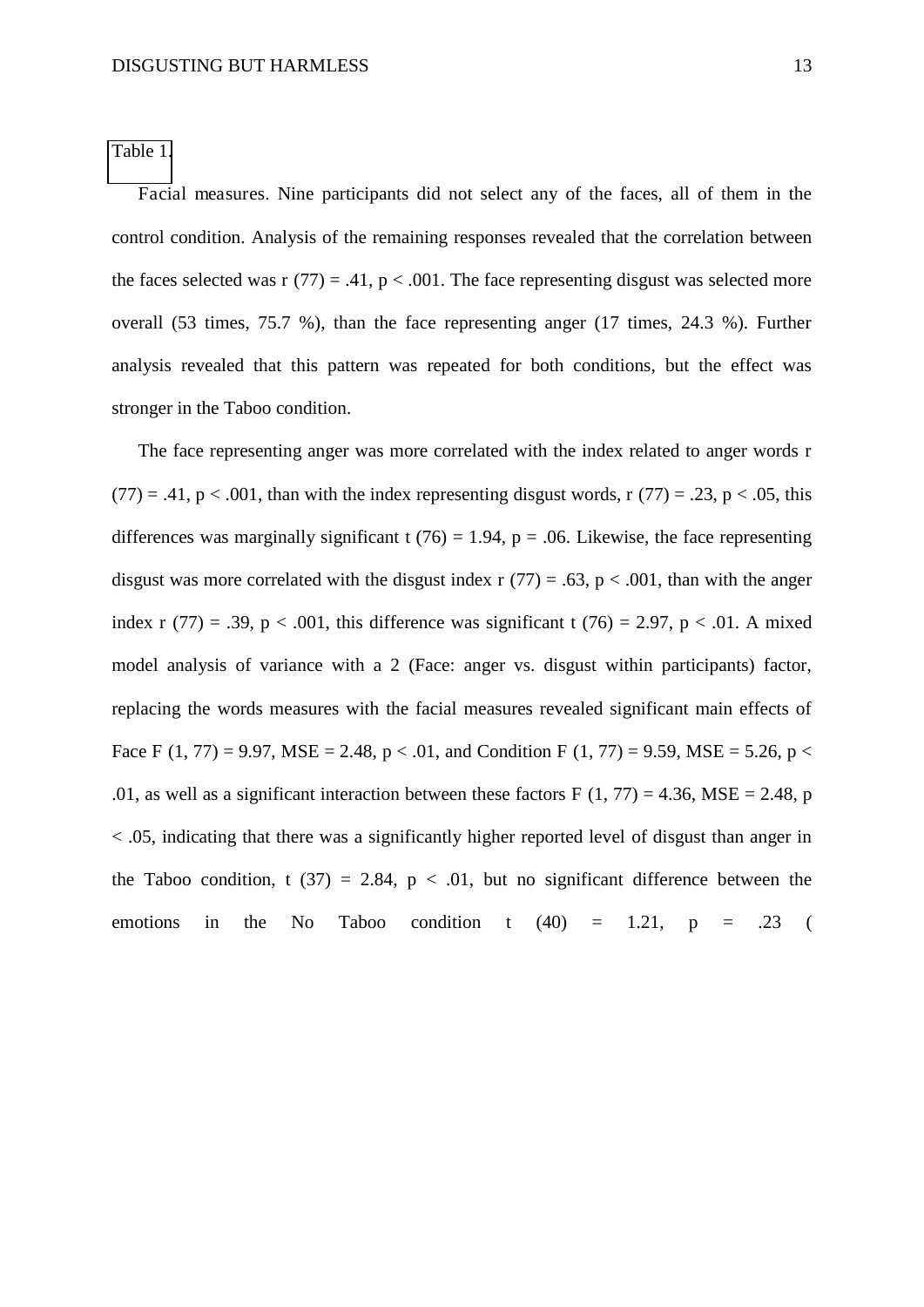[Table 1\)](#page-8-0).

One index for each emotion was created averaging the standard value of the faces and words measures of each emotion. These scores were correlated at r  $(77) = .54$ , p < .001. Analysis of such scores using a 2 (Emotion: anger vs. disgust, within participants factor) x 2 (Condition: Taboo vs. No Taboo, between participants factor) mixed model analysis of variance revealed a significant main effect of Condition, F  $(1, 77) = 14.94$ , MSE = 0.99, p < .001, suggesting a higher overall indication of anger and disgust in the disgust condition than in the control condition. The main effect of Emotion was not significant,  $F(1, 77) = .01$ ,  $MSE = .019$ ,  $p = .92$ , but it was qualified by a significant Emotion x Condition interaction, F  $(1, 77) = 6.91$ , MSE = 0.32, p < .05. These results suggest that the Taboo action had a significant effect on both emotions, but a stronger effect on disgust,  $F(1, 77) = 22.36$ , MSE = 0.64,  $p < .001$ , than on anger,  $F(1, 77) = 4.09$ ,  $MSE = 0.68$ ,  $p < .05$ .

Type of Harm and Emotions

The relationship between the 3 types of harm and the emotions of anger and disgust was analysed using a bootstrap technique following the procedure and macros in Preacher and Hayes (2004). The independent effect of the Taboo manipulation was entered as a predictor of the 3 types of harm in separate analysis and the 2 combined indexes of anger and disgust were entered as simultaneous mediators between the taboo manipulation and the type of harm analysed. Results using unstandardised coefficients (B values) showed that the manipulation had a significant effect on both emotions, but it was stronger on disgust than in anger. In addition, the manipulation was significant on individual harm and harm to nature, but not on the community harm. As expected, anger but not disgust significantly predicted individual harm (Figure 1), whereas disgust but not anger significantly predicted harm to nature (Figure 2). Harm to the community was not predicted by anger or disgust (Figure 3).

Figure 1. Anger, disgust and taboo manipulation on individual harm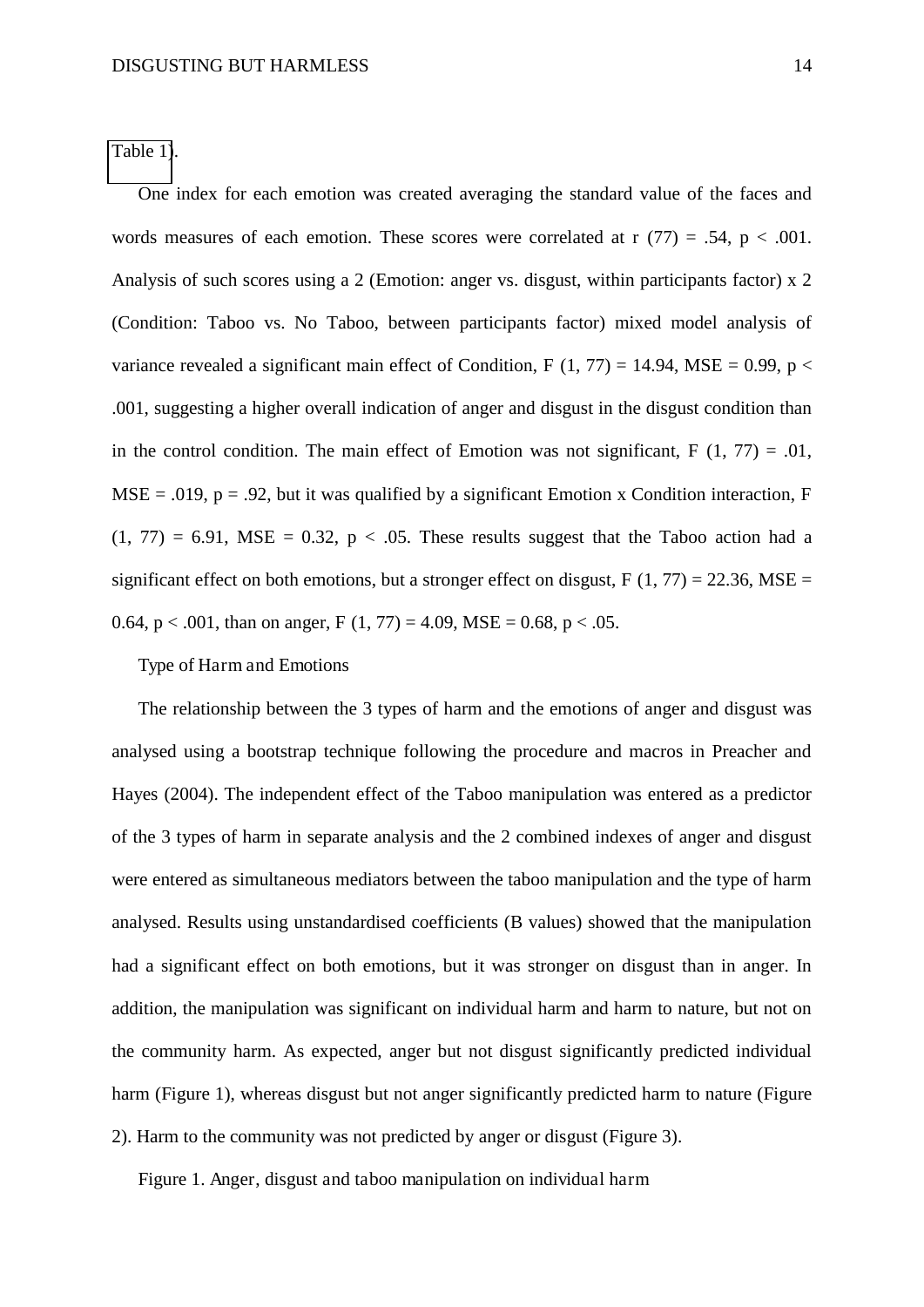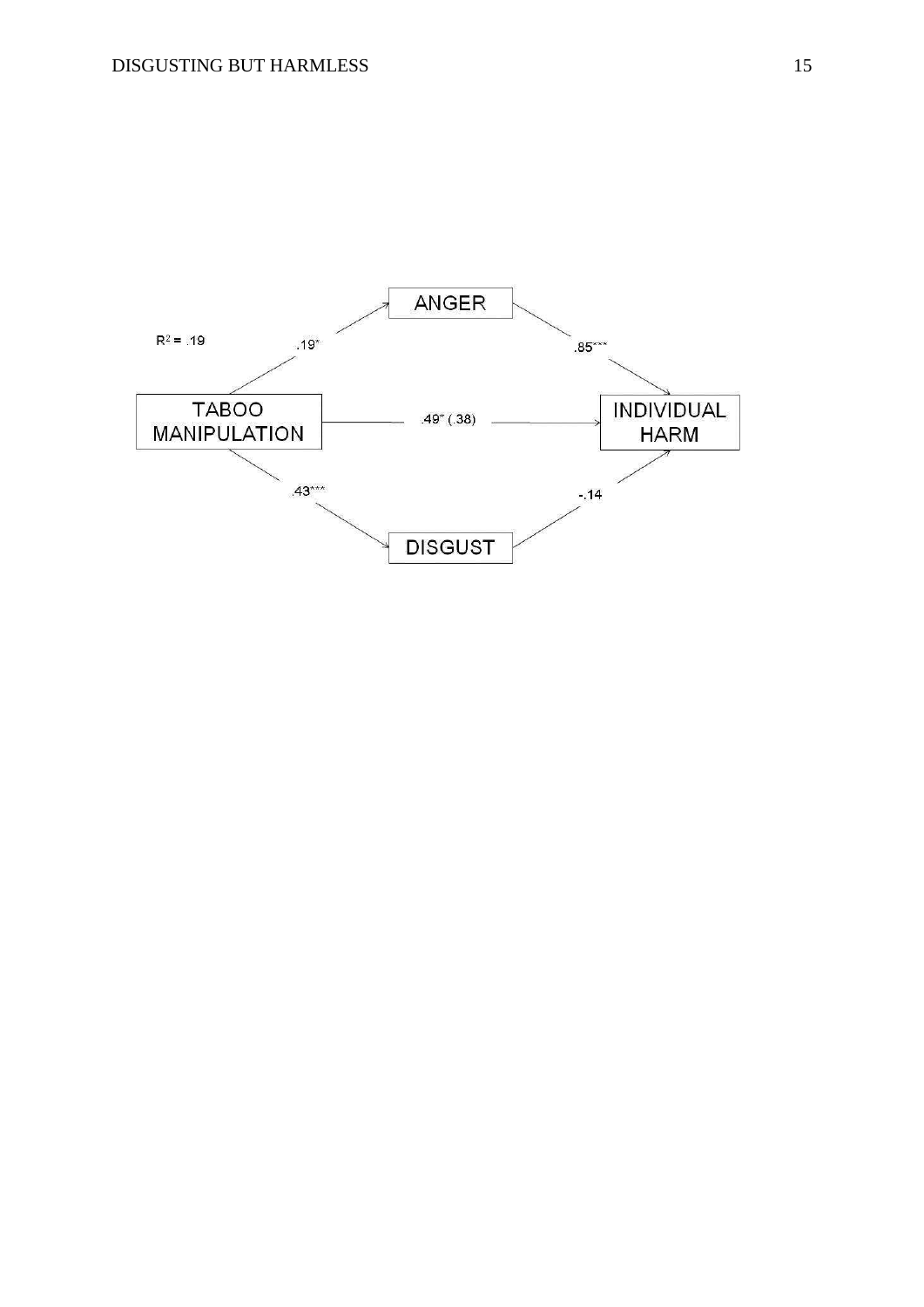

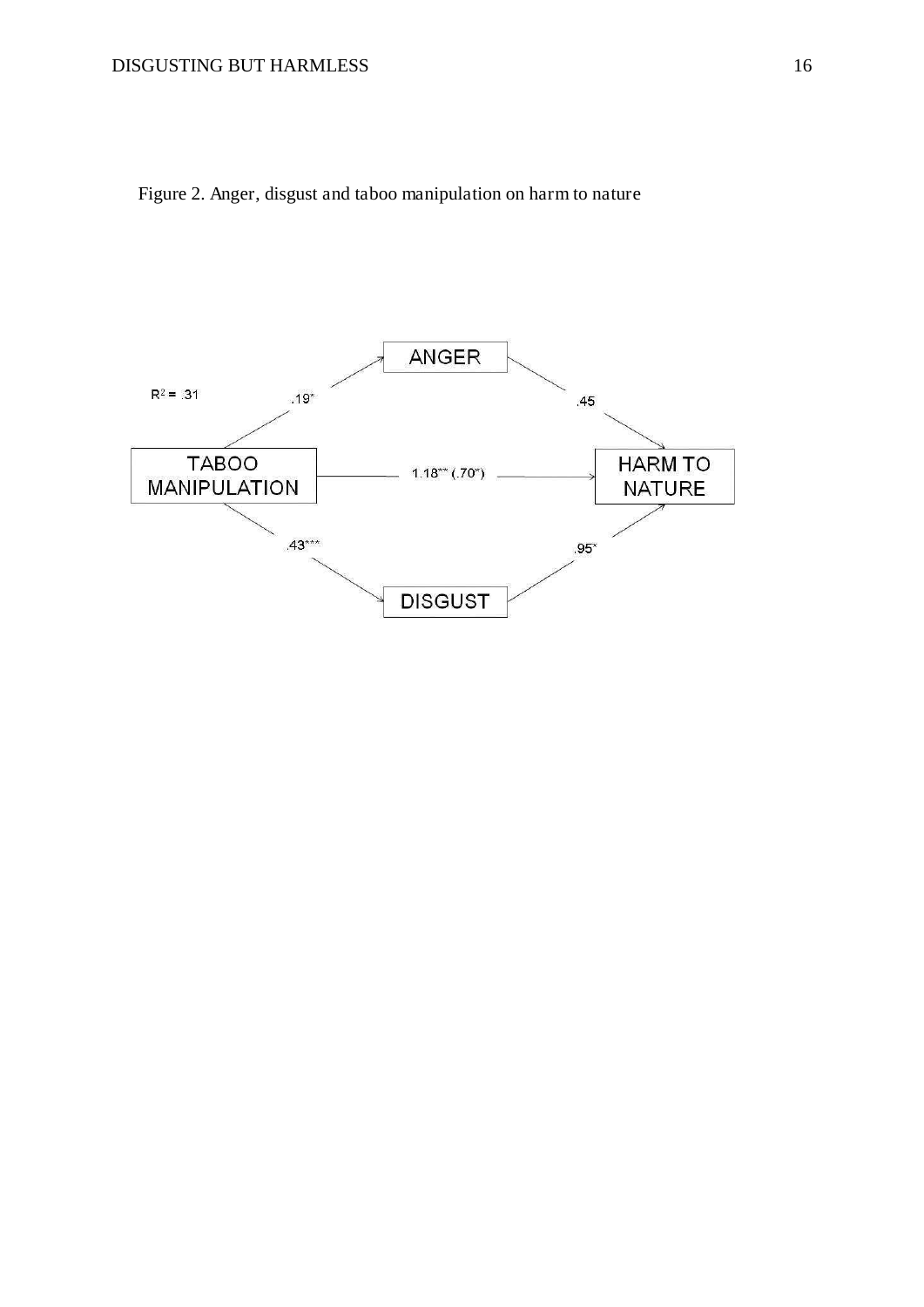#### DISGUSTING BUT HARMLESS 17



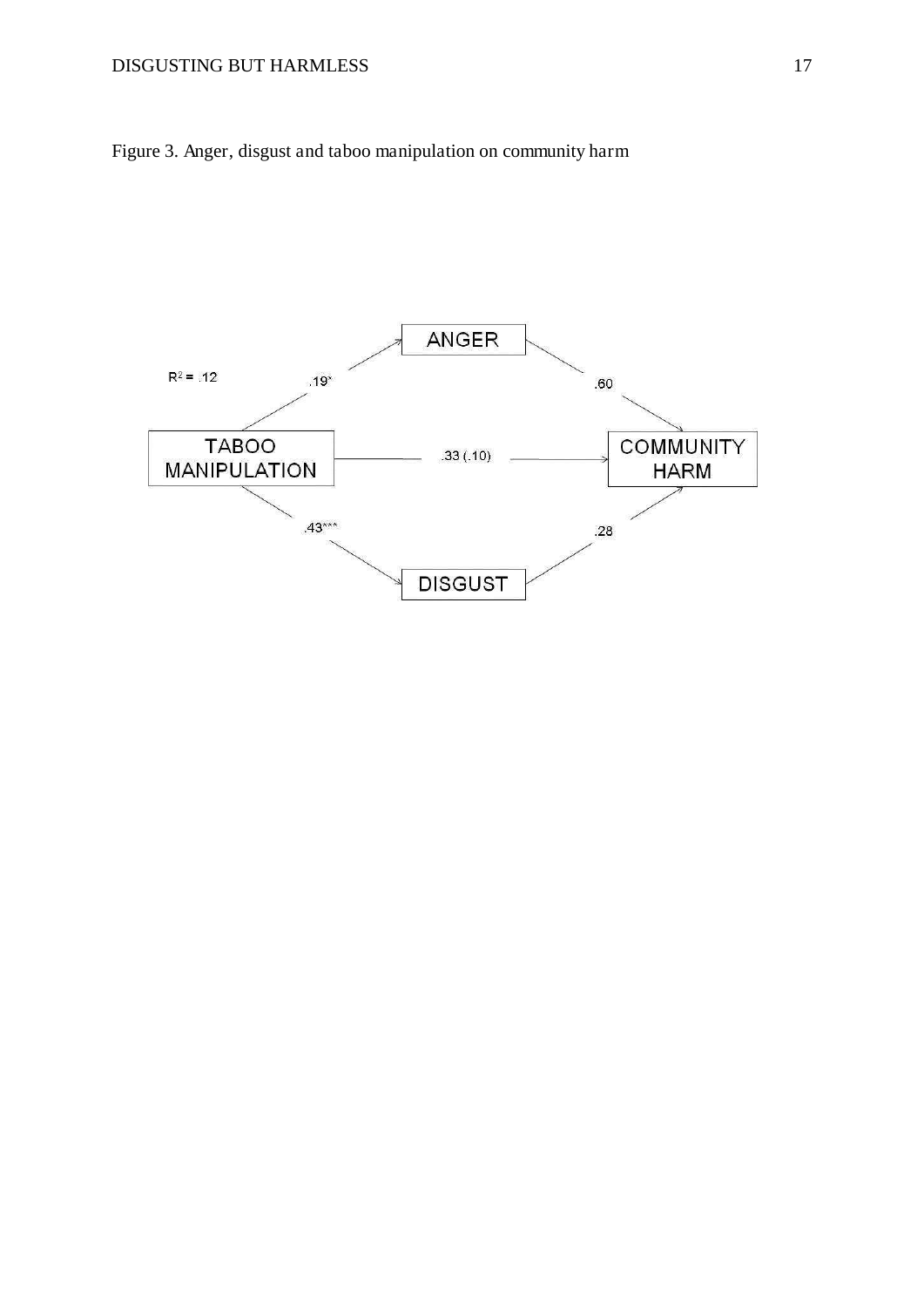The taboo manipulation had a clear effect on the evaluation of the action and on the emotions of anger and disgust. It was expected hat such manipulation would make the moral judgement of the action more severe even when no negative consequences were described in the scenarios.

The results confirmed that participants not only evaluated the taboo actions more negatively, but they associate harm to them. The presence of harm even when is none described is consistent with the presumption of harm model (Gutierrez & Giner-Sorolla, 2007), in which participants ascribe harm to symbolic entities in order to justify negative emotions and evaluations to a harmless but disgusting act.

#### **Discussion**

These results also provide support for the 'big three' theory of morality (Shweder et al., 1997), separating moral violations in the domain of autonomy, community and divinity. These results also provide support to the CAD hypothesis, which proposes a correspondence between moral violations and specific emotions (Rozin et al., 1999). The results in this experiment showed that the taboo manipulation—a violation of the divinity code—had a stronger effect on the emotion of disgust than anger, and a stronger effect on the natural harm than the other types of harm. Importantly, the results presented here suggest that a moral violation is not restricted to one moral code, but that a violation of the code of divinity also has an effect on the code of autonomy and the emotion of anger.

These results suggest that private actions without negative consequences to others may give rise to the presumption of harm from negative emotions such as anger and disgust. It is important to note that this experiment described an action related to "core disgust", which is related to contamination and food. There is a possibility that other types of moral violations that cause other types of disgust can be associated more to harm to the community. An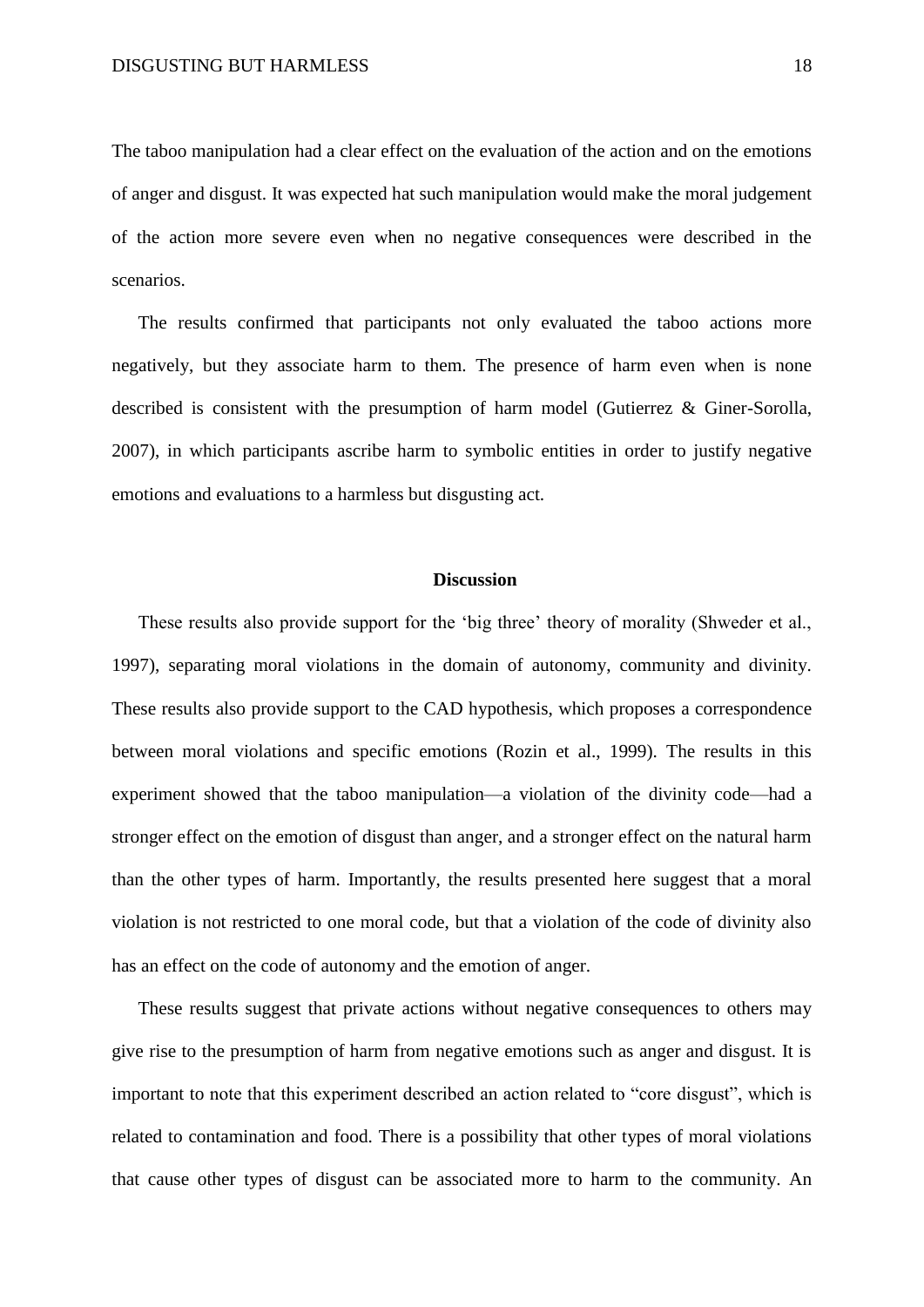example is the case of homosexuality, which in some cases has been has been associated with socio-moral disgust, arguing that the existence of homosexual relationships is a threat to the institution of the family.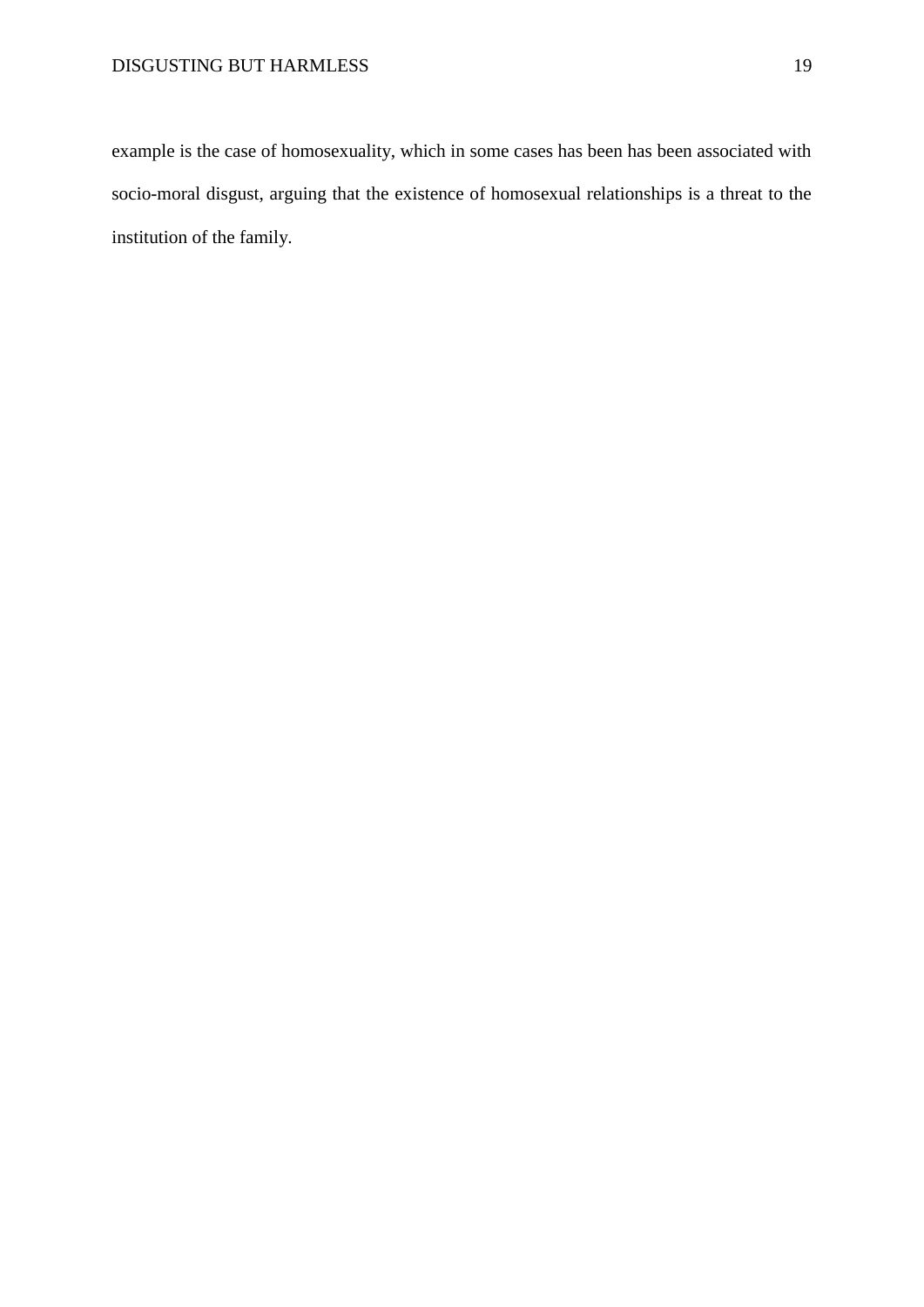#### **References**

Damasio, A. R. (1994). Descarte's error: Emotion, reason and the human brain. London: Papermac.

Ekman, P., & Friesen, W. V. (1978). Facial Action Coding System. Palo Alto, California: Consulting Psychology Press Inc.

Gutierrez, R., & Giner-Sorolla, R. (2007). Anger, disgust, and presumption of harm as reactions to taboo-breaking behaviors. Emotion, 7(4), 853–868.

Haidt, J. (2001). The emotional dog and its rational tail: A social intuitionist approach to moral judgment. Psychological Review, 108(4), 814–834.

Haidt, J. (2003). The moral emotions. In R. J. Davidson, K. R. Scherer, & H. H. Goldsmith (Eds.), Handbook of affective sciences (pp. 852-870). Oxford: Oxford University Press.

Haidt, J., Bjorklund, F., & Murphy, S. (2004). Moral dumbfounding: When intuition finds no reason. University of Virginia.

Horberg, E., Keltner, D., Oveis, C., & Cohen, A. (2009). Disgust and the Moralization of Purity. Journal of Personality and Social Psychology, 97(6), 963–976.

Kahan, D. M. (1998). The Anatomy of Disgust in Criminal Law. Michigan Law Review, 96(6), 1621-1657.

Keltner, D., & Gross, J. J. (1999). Functional account of emotions. Cognition and Emotion, 13(5), 467-480.

Kohlberg, L. (1971). From is to ought: How to commit the naturalistic fallacy and get away with it in the study of moral development. In T. Mischel (Ed.), Cognitive development and epistemology (pp. 151-235). New York: Academic Press.

Preacher, K. J., & Hayes, A. F. (2004). SPSS and SAS procedures for estimating indirect